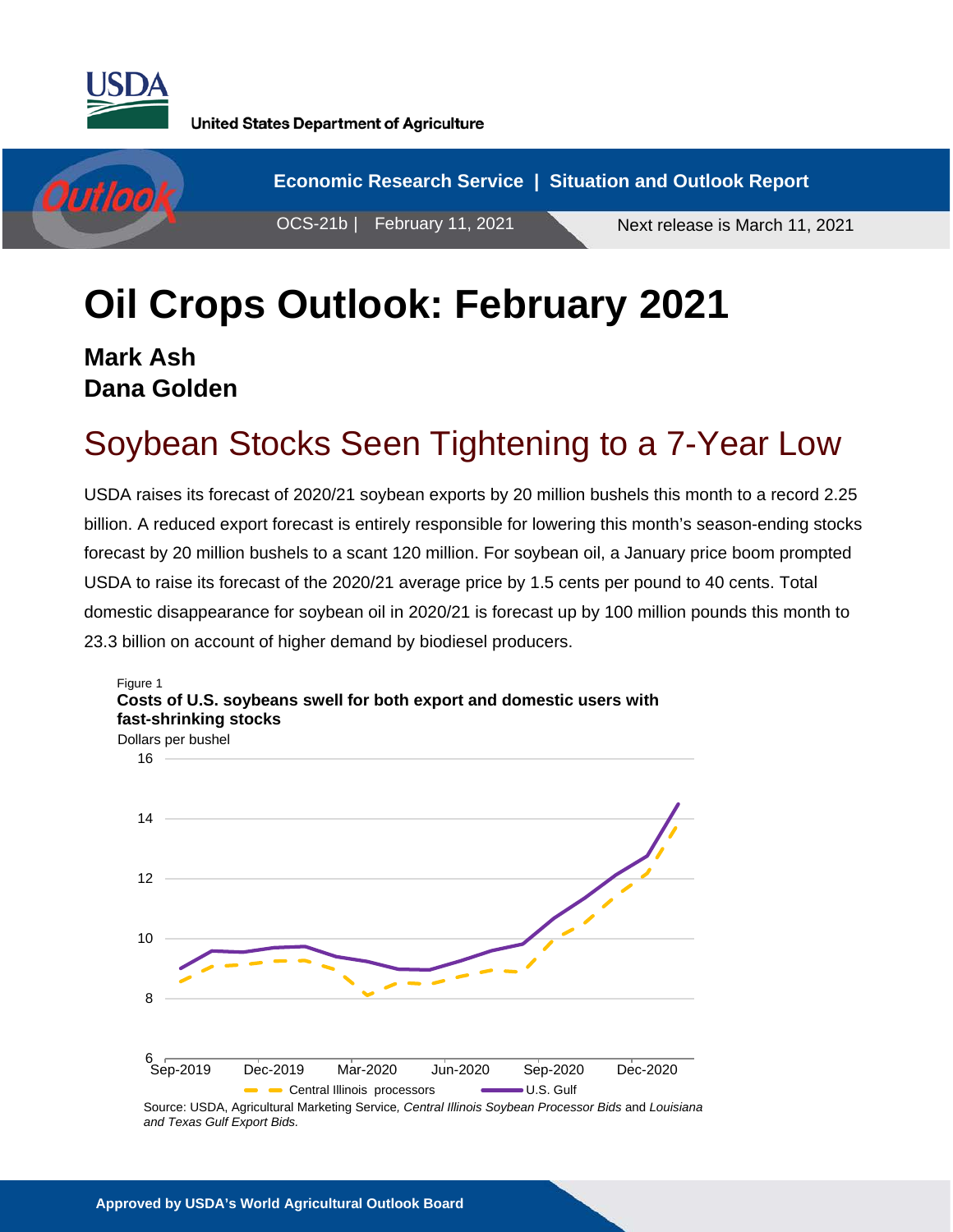# **Domestic Outlook**

### Soybean Crushing Proceeds Unabated

Currently, U.S. soybean shipments are the dominant force in global trade. Few old-crop stocks remain in Brazil and little of the new crop has been harvested in South America. Consequently, recent exports from both leading export competitors have slowed to a trickle. In contrast, U.S. export commitments as of January 28 totaled 2.16 billion bushels—its highest level ever recorded for the date. Over the last 5 months, many of these sales have already been shipped. Even so, the rate of new sales is expected to cool fast due to plunging soybean stocks, a sharp increase in prices, and an impending Brazilian harvest. Throughout the second half of the marketing year, weekly U.S. shipments will necessarily exhibit a sudden and dramatic decline from the earlier level. USDA thereby raises its forecast of 2020/21 soybean exports by 20 million bushels this month to a record 2.25 billion. About 80 percent of the total exports forecast for 2020/21 have already been shipped by early February.



Although competition for U.S. soybean supplies from the export market has been strong this season, domestic processors have also operated at a record pace. Like every month of the crop marketing year so far, the December 2020 crush (at 193.8 million bushels) is an all-time high for

> **2** Oil Crops Outlook: February 2021, OCS-21b, February 11, 2021 USDA Economic Research Service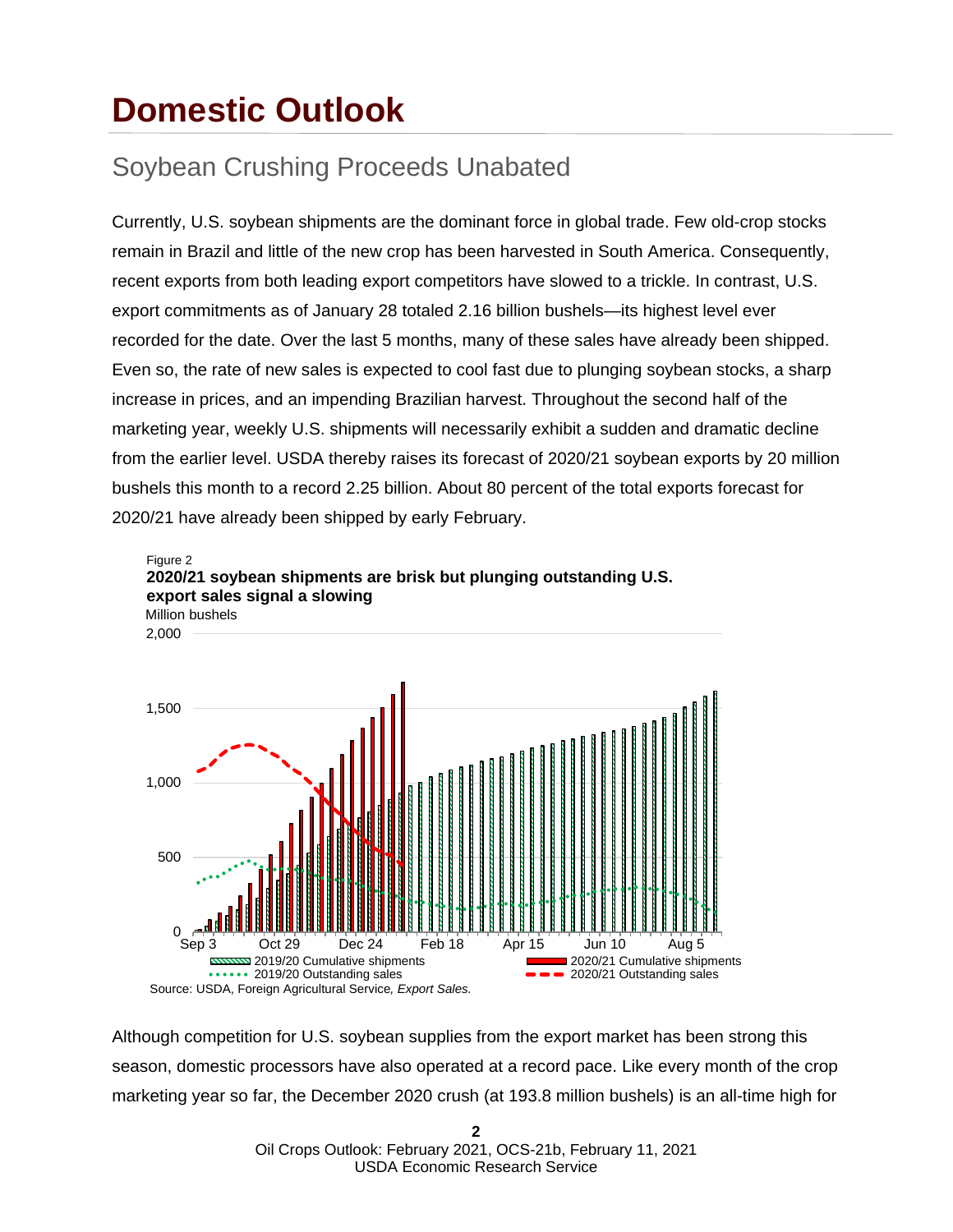the month. Compared with a year earlier, the cumulative September–December 2020 crush is up 6 percent to 752.4 million bushels. As with the export market, gains for domestic crushing over the remainder of the marketing year may be minimal. A principal reason is a spike in the cost of soybeans. Soybean cash costs for central Illinois processors in January averaged \$13.85 per bushel—up 39 percent since September. The dimming prospects for processor returns leave the forecast of the 2020/21 crush unchanged at 2.2 billion bushels. A reduced 2020/21 export forecast, then, is entirely responsible for lowering this month's season-ending stocks forecast by 20 million bushels to a scant 120 million.

The value of soybean meal is climbing in step with soybean prices. The average price of soybean meal for all of 2020/21 is seen at \$400 per short ton—up \$10 from last month's forecast. This is warranted by another price surge last month that moved the January monthly average up to \$439 per short ton from the December average of \$397. Even so, the percentage increase in soybean meal prices since September has now been surpassed by soybean price gains.

#### Soybean Oil Prices March Upward

Based on a higher December crush, an increase in soybean oil production for the month contributed to a rise for month-ending stocks by 101 million pounds to 2.22 billion. A temporarily higher inventory for soybean oil has not much tempered the rally in prices, though, as the demand outlook remains strong. Another factor reinforcing support for soybean oil prices is an ongoing recovery in crude oil prices, which affects the former through the biofuels market. In January 2021, central Illinois soybean oil prices swelled to 44.3 cents per pound from 40.9 cents in December 2020. Market values are now 34 percent above the January 2020 level. The last time soybean oil prices were so high was in mid-2013. The price boom prompts USDA to raise its forecast of the 2020/21 average price for soybean oil this month by 1.5 cents per pound to 40 cents.

Total domestic disappearance for soybean oil in 2020/21 is forecast up by 100 million pounds this month to 23.3 billion on account of higher demand by biodiesel producers. Last fall, use of soybean oil for biodiesel surged, with a 30-percent increase for October–November 2020 consumption versus a year earlier. In contrast, its use for biodiesel in 2019/20 did not pick up until the second quarter, when a \$1 per gallon blending credit had been restored through 2022. Demand for soybean oil as a biodiesel feedstock also benefited last spring when pandemicrelated disruptions led to sharp reductions in the use of other alternatives such as distillers corn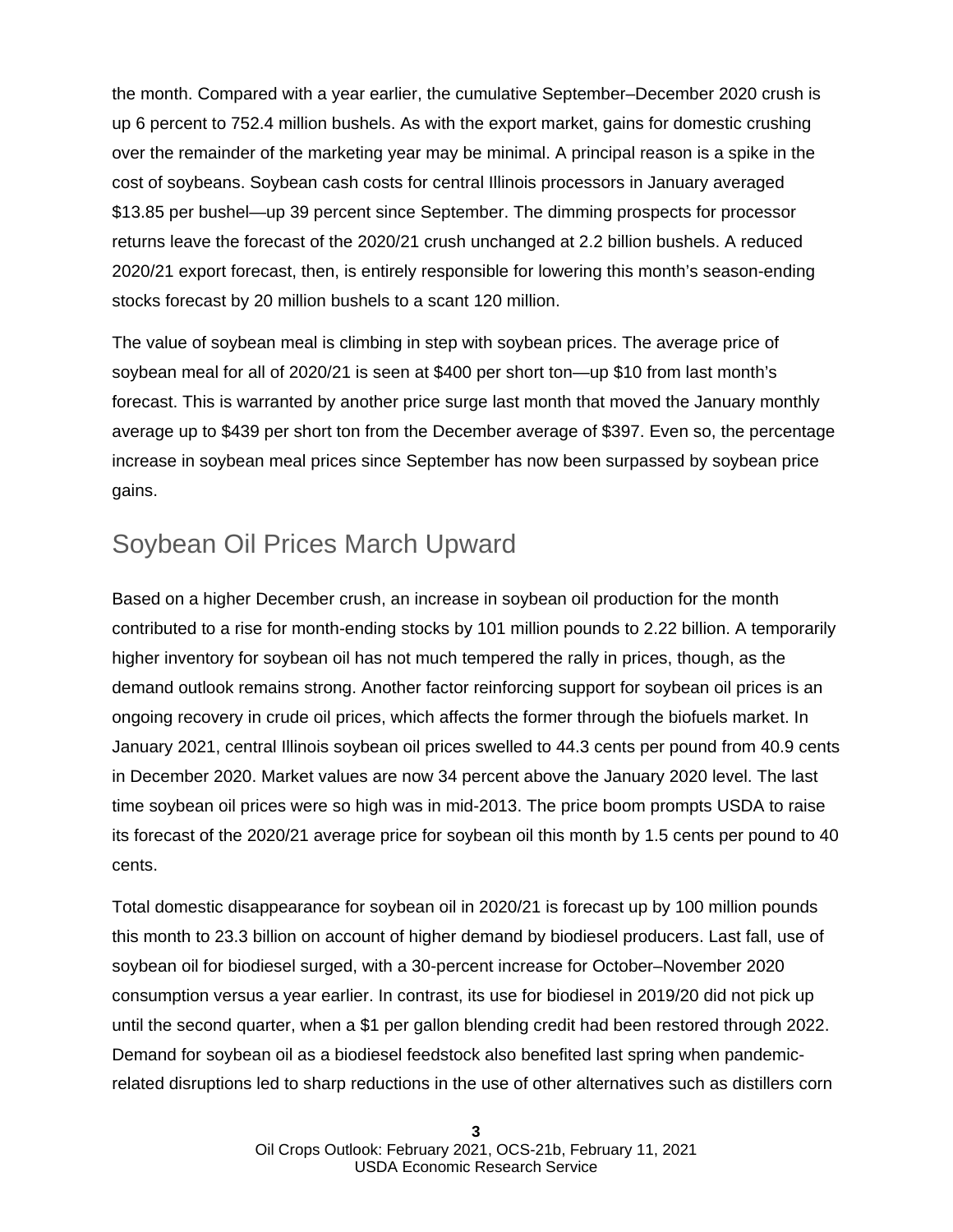oil and yellow grease. For 2020/21, subsequent gains for soybean oil may soon be limited by rebounding shares for these other biodiesel feedstocks. USDA raises its 2020/21 forecast for soybean oil use in biodiesel by 100 million pounds this month to 8.3 billion.

A very strong performance in January for U.S. soybean oil exports kept the 2020/21 trade on par with last year's robust rate. A rare, but exceptionally large tranche of soybean oil exports to India paced last month's shipments. USDA's 2020/21 soybean oil export forecast is unchanged at 2.75 billion pounds.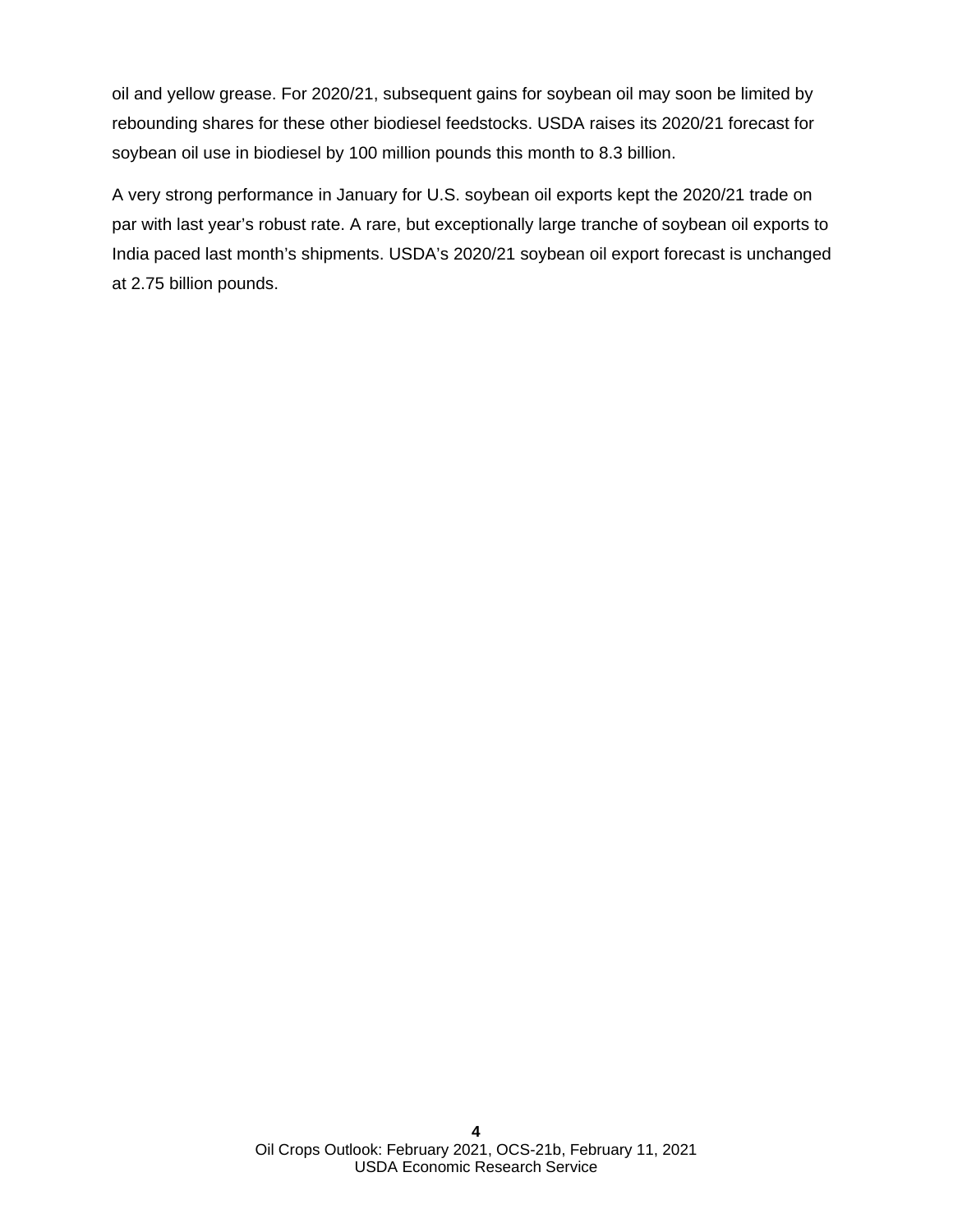### **International Outlook**

### South American Soybean Crops are Delayed but Advancing

Harvesting of the first of Brazil's 2020/21 soybean crop is now underway, but (largely due to late planting) progress is behind its usual schedule. Only 4 percent of Brazil's soybean harvest had been completed by February 4, compared with 16 percent last year. On a 133-million metric ton crop, that year-to-year difference in the January progress amounts to 16 million tons fewer supplies harvested by the month's end. Recent harvesttime rains have exacerbated the delays. Consequently, receipt of new-crop soybeans at Brazilian ports is also lagging. Compared with 1.4 million tons of soybeans exported from Brazil in January 2020 (and 4.8 million in January 2019), last month's shipments totaled less than 50,000 tons. A long backlog of vessels is now waiting at the ports ready to receive crop supplies when they arrive.

Nevertheless, the deficit in new-crop shipments might be made up by an accelerating pace throughout February and March. If this is the case, USDA sees its 2020/21 export forecast for Brazil unchanged at 85 million tons, yet well below the 2019/20 total of 92.1 million. Brazil's slow start is extending the U.S. shipping season by several weeks. Being the sole alternative, any continuation of Brazil's delays could exert further upward pressure on U.S. soybean prices.



Million metric tons Figure 3 **Leadership in global soybean exports is switching quickly** 

Sources: USDA, Foreign Agricultural Service, *Global Agricultural Trade System*, and Argentine and Brazilian customs*.*

> **5** Oil Crops Outlook: February 2021, OCS-21b, February 11, 2021 USDA Economic Research Service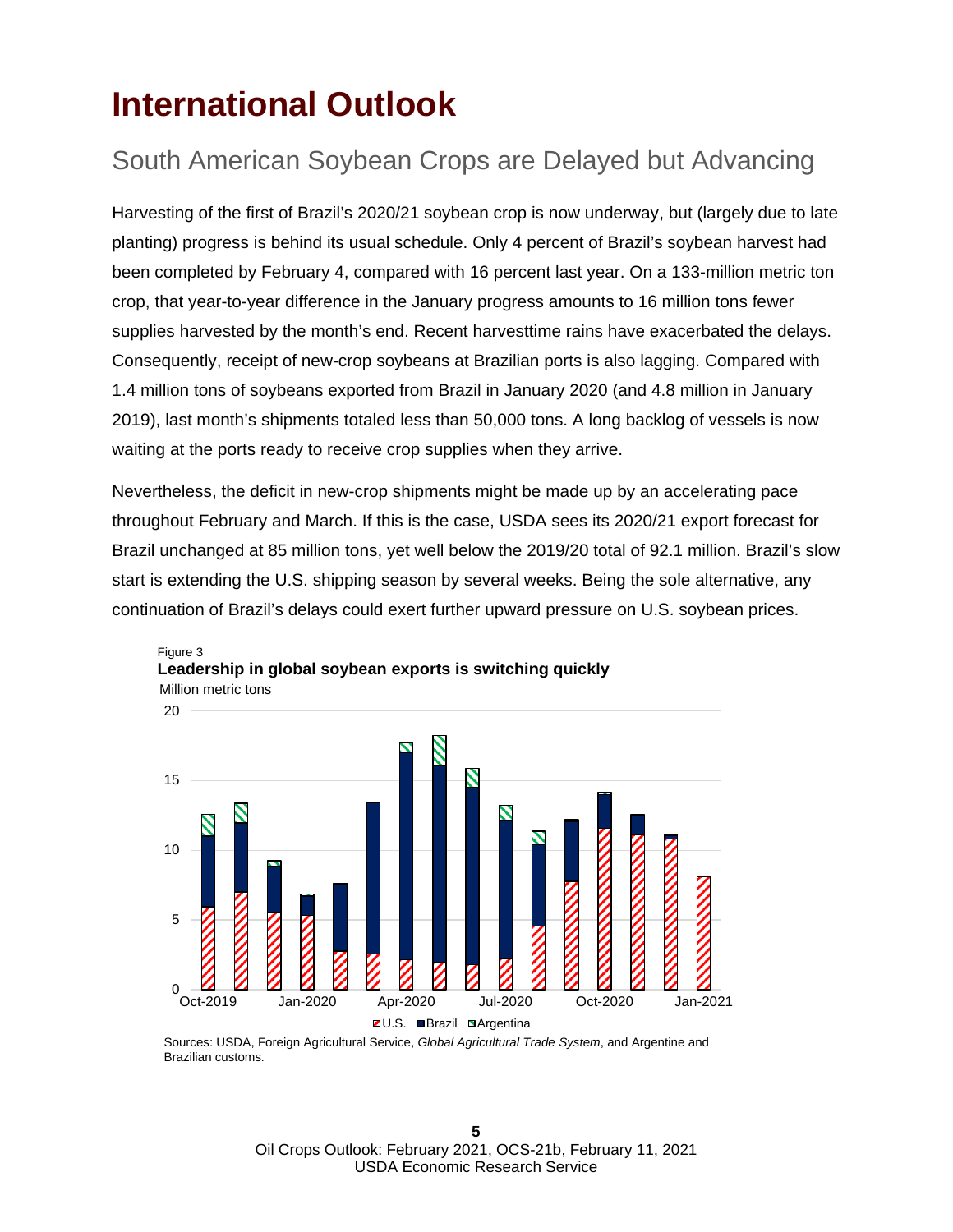In Argentina, sowing of the 2020/21 soybean crop is now complete and a majority of the crop has progressed into the flowering stage of development. Conditions for some of the soybeangrowing regions have stabilized after above-average January rainfall. The Argentine Agriculture Ministry reports that a high percentage of soybean crops are currently in good to very good condition. USDA leaves its forecasts of 2020/21 Argentine soybean production and exports unchanged at 48 million and 7 million tons, respectively.

#### Brisker Global Trade in Rapeseed is Seen

Year-to-date canola shipments from Canada are on a record pace, prompting USDA to forecast an increase for the country's 2020/21 exports to 10.7 million tons. This would be 700,000 tons above last month's forecast and up from 10 million in 2019/20. For the year to date, not quite half of the Canadian exports are destined for the EU-27+UK and China, where import demand has been robust. Following a reduced Canadian canola supply, an increase for this year's trade threatens to slash the country's season-ending stocks to.an 8-year low of 1.2 million tons. As of December 31, Statistics Canada reports that mid-year canola stocks were already down by 24 percent from a year earlier. The tight ending stocks outlook for next summer has rallied Canadian futures market prices for canola close to a historic high.

Rapeseed imports by China for 2020/21 are forecast 500,000 tons higher this month to 3 million, which could support a domestic crush level at 15.5 million tons. Even so, rapeseed oil supplies in China may be unable to support gains in consumption. Reduced imports of rapeseed oil in 2020/21 are likely to offset higher domestic output.

Likewise, EU-27+UK rapeseed imports for 2020/21 are seen 200,000 tons higher this month to 6 million—only modestly lower than the 2019/20 record of 6.25 million. Now approaching the midpoint of the crop marketing year, EU importers have brought in nearly the same amount to date as they did a year ago. At the current rate of use, more EU-27+UK rapeseed imports have been needed to prevent an unusually low level of carryout stocks.